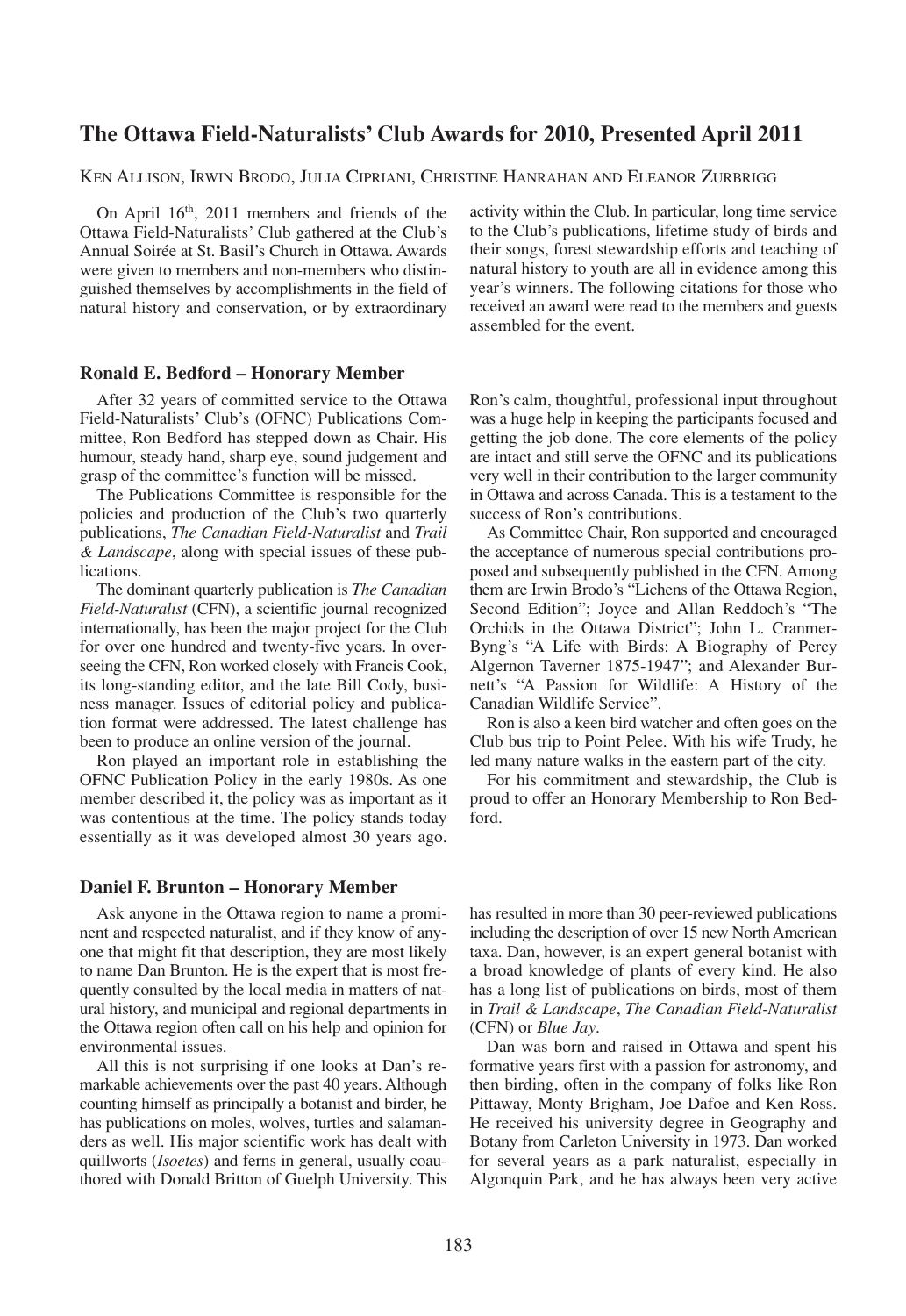in that park and its biota. Dan also worked in Alberta at the Kananaskis Provincial Park, helping to develop their interpretation program.

Dan Brunton has operated a private consulting firm (Brunton Consulting Services) since the 1970s, doing environmental assessments, botanical or biological surveys, or providing expertise to governmental agencies. He has naturally become very much interested in conservation matters and has served the community well in this regard. Dan received the Ottawa Field-Naturalists' Club's 2003 Conservation Award for his work is establishing a Riverkeeper program in Ottawa. The Transportation Association of Canada awarded him their 1999 Environmental Achievement Award, and, in 1992, he received the Canada 125 Medal from the Canadian Government for his contributions to natural features protection and conservation in the National Capital Region. Dan received the Club's Anne Hanes Natural History Award in 1988 for his book, Nature and Natural Areas in Canada's Capital.

#### **Michael D. Cadman – Honorary Member**

Mike Cadman is a Songbird Biologist with the Ontario Region of the Canadian Wildlife Service (CWS), Environment Canada.

Mike has been studying birds for most of his life, and earned his MSc from the University of Toronto for research on American Oystercatchers. Mike is best known as the coordinator and lead editor of both the first and second versions of the *Atlas of the Breeding Birds of Ontario*, published in 1987 and 2007, respectively. These were both major projects, involving five years of field work by many hundreds of volunteers, covering the entire province. The 2007 Atlas is the largest and most comprehensive wildlife study in Ontario's history. Having the two atlases 20 years apart allows scientists to compare the two datasets and track changes in bird distribution and abundance.

In addition to the two atlas projects, Mike has been involved in many bird monitoring programs in Ontario. These have included the Forest Bird Monitoring Program and the Eastern Loggerhead Shrike Recovery

### **Francis R. Cook – Member of the Year**

The OFNC Member of the Year Award recognizes the member judged to have contributed the most to the Club in the previous year. Francis Cook is the 2010 Member of the Year for his exceptional effort to bring *The Canadian Field-Naturalist* (CFN) up to date.

Francis Cook was Editor of the CFN from 1962 to 1967 and served as an Associate Editor (herpetology) for several years thereafter. In 1981 he returned as Editor of the CFN. During this past thirty-year span he has maintained the CFN as the most scientifically important and visible aspect of the Club. This has been

The Ottawa Field-Naturalists'Club (OFNC) has benefited tremendously from Dan's interest and activity in Club affairs ever since he joined in 1967. He has served on numerous committees and chaired many including the Awards Committee (see his interesting article in *Trail & Landscape* 21(5): 236-243, 1987), and was President of the Club from 1982-1983. He received the George McGee Service Award for 1985. Dan contributed dozens of articles to *Trail & Landscape* and, in 2004, prepared a detailed and fascinating history of the Club in *The Canadian Field-Naturalist* (vol. 118: 1- 34). In fact, Dan provides a unique contribution to the OFNC as the Club historian, and he shares this knowledge freely.

For his achievements as a knowledgeable naturalist, accomplished botanist and birder, important environmentalist, outstanding service to the Club, and spokesperson for natural history in the National Capital Region, the Club is proud to offer Honorary Membership to Daniel F. Brunton.

Team. He also initiated and coordinated the Ontario Rare Breeding Bird Program which resulted in the publication of Ontario Birds at Risk. He helped develop Bird Studies Canada's Marsh Monitoring Program. He coordinates Wildlife Watchers, which encourages volunteer participation in wildlife monitoring projects, and he organizes the Guelph Christmas Bird Count.

Mike also contributes to the conservation of birds and their habitats by serving with organizations such as the Society of Canadian Ornithologists, Birds Studies Canada, Environment Canada's national landbird committee and the Ontario Partners in Flight Working Group. In the past, he has chaired National Recovery Teams for Eastern Loggerhead Shrike, Acadian Flycatcher, Hooded Warbler, and Henslow's Sparrow.

The Ottawa Field-Naturalists'Club would like to recognize Mike's significant contributions to the understanding of birds, bird distributions, and habitat requirements by making him an Honorary Member.

marked by his receiving during this period three external awards for his and the journal's excellence.

It is, however, for his recent effort to bring the CFN back on schedule that Francis Cook is being recognized as Member of the Year for 2010. For various reasons, during recent years the publication schedule slipped badly. Looking ahead to retirement with the completion of the 2010 Volume 124, and with the intention of the OFNC to begin an online edition of the CFN in 2011 under a new Editor, Francis undertook the demanding task of completing the outstanding issues.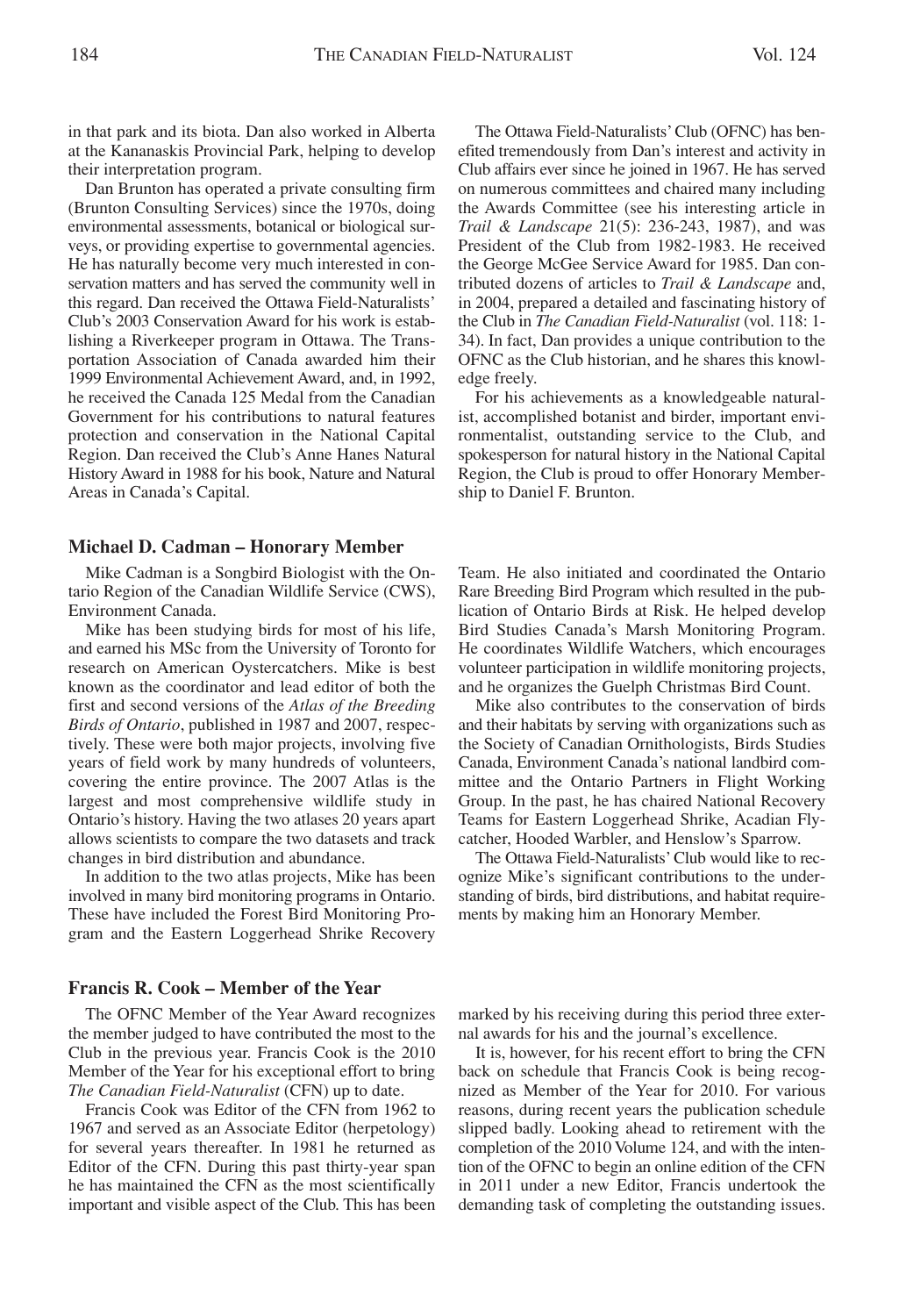This meant producing seven issues within about ten months. Volume 123(2) appeared in November 2010 (the fourth issue to be published in 2010), from which he determined that he could expedite matters by preparing the remaining six in tandem rather than sequentially. Of these, Volume 123(3) appeared in February 2011 and Volume 123(4) in mid-March; the remaining

## **Barbara Gaertner and Diane Kitching – George McGee Service Award**

The George McGee Service Award is given in recognition of members who have contributed significantly to the smooth running of the Club over several years.

Barbara Gaertner and Diane Kitching are excellent choices for this award, recognizing their years of hard work, reliability and dedication as volunteer leaders for the Macoun Field Club. This is the nature club for youngsters in grades 4 through 12 that is sponsored by the OFNC and the Canadian Museum of Nature. Barbara's and Diane's contributions, supporting and assisting Rob Lee, have been critical to the success of the club and its operations.

Over the years, Barbara and Diane have shared some responsibilities and alternated others. Both attend most of the young naturalists' indoor meetings, give talks at the indoor meetings, come on nearly all the field trips and sometimes lead a sub-group, deal with parents when new youth come in, act as the contact person for new members, make sure all members are properly registered, and find speakers for the indoor meetings. They have represented the Macoun Field Club at public venues such as the Wildlife Festival display at Billings Bridge. Both have been, and Diane currently is, the Macoun Field Club representative on the OFNC Council. They also have their own study trees and write

four issues are targeted to appear this Spring. This constitutes a production level never attempted before, let alone achieved in the 130 year history of the journal.

For these reasons, and in recognition of these unique achievements, it is our pleasure to present Francis Cook with the Member of the Year Award for 2010.

about them for the *Little Bear* – the annual publication – thereby encouraging the young naturalists to do the same. Coincidentally, both of their study trees were later killed by lightning. Barbara and Diane have become better naturalists after all these years as leaders for the Macoun Field Club and are very valuable people to the group.

Barbara proofreads the Macoun web page, goes on camping trips, prints out a customized trip list of youth attending field trips, and takes field notes on field trips to the Study Area.

Diane is the contact person for calls from parents wanting field trip information (every two weeks), and she makes carpooling arrangements and ensures kids are properly dressed. And even if Diane didn't go on a camping trip, she would supply the now famous cream of chicken soup! For a time, Diane produced the monthly newsletter when there was no young person to do this. She also provides art supplies for drawing workshops.

Barbara and Diane have provided very valuable service to the Macoun Field Club, and therefore to the Ottawa Field-Naturalists' Club, and we are pleased to recognize this service through the 2010 George McGee Service Award.

# **Limerick Forest Advisory Committee, Friends of Limerick Forest, Grenville Land Stewardship Council, and the United Counties of Leeds and Grenville – Conservation Award (Non-member)**

The Conservation Award for a non-member is given in recognition of an outstanding contribution by a nonmember in the cause of natural history conservation in the Ottawa Valley, with particular emphasis on activities within the Ottawa District.

The 2010 award recognizes the work of four groups who have worked together successfully to ensure ecologically sustainable stewardship for the Limerick Forest. These four are the Grenville Land Stewardship Council, the Limerick Forest Advisory Committee, the Friends of Limerick Forest and the United Counties of Leeds and Grenville.

The Limerick Forest is a large, 5,782 hectare tract in the United Counties of Leeds and Grenville (UCLG). It contains provincially significant wetlands and is home to several species of at risk flora and fauna. In 2001, the Grenville Land Stewardship Council (GLSC) (which has recently been incorporated into the new Leeds and Grenville Stewardship Council) set up the Limerick Forest Advisory Committee (LFAC). LFAC

and the Stewardship Council worked closely with the UCLG during the transition of responsibility for the forest from the province to the county. At this time, there were no permanent staff to oversee the forest.

The LFAC, an entirely volunteer run organization, proved invaluable. Members dedicated countless hours to preparing a Long Range Strategic Plan and Terms of Reference to guide forest management in an ecologically sustainable direction. They also chaired subcommittees (including an ecology sub-committee), performed on-the-ground work (clearing trails, removing garbage, etc.), supervised volunteer days, monitored invasive species, and undertook wildlife enhancement projects. The feeling was, and is, that Limerick is very much a community forest. Therefore, recreational opportunities were promoted, and parking areas, picnic sites and trails were developed or repaired, and the forest headquarters were fixed up. Detailed maps of the forest were also prepared. Open houses were well attended. Participants enjoyed guided walks, displays,